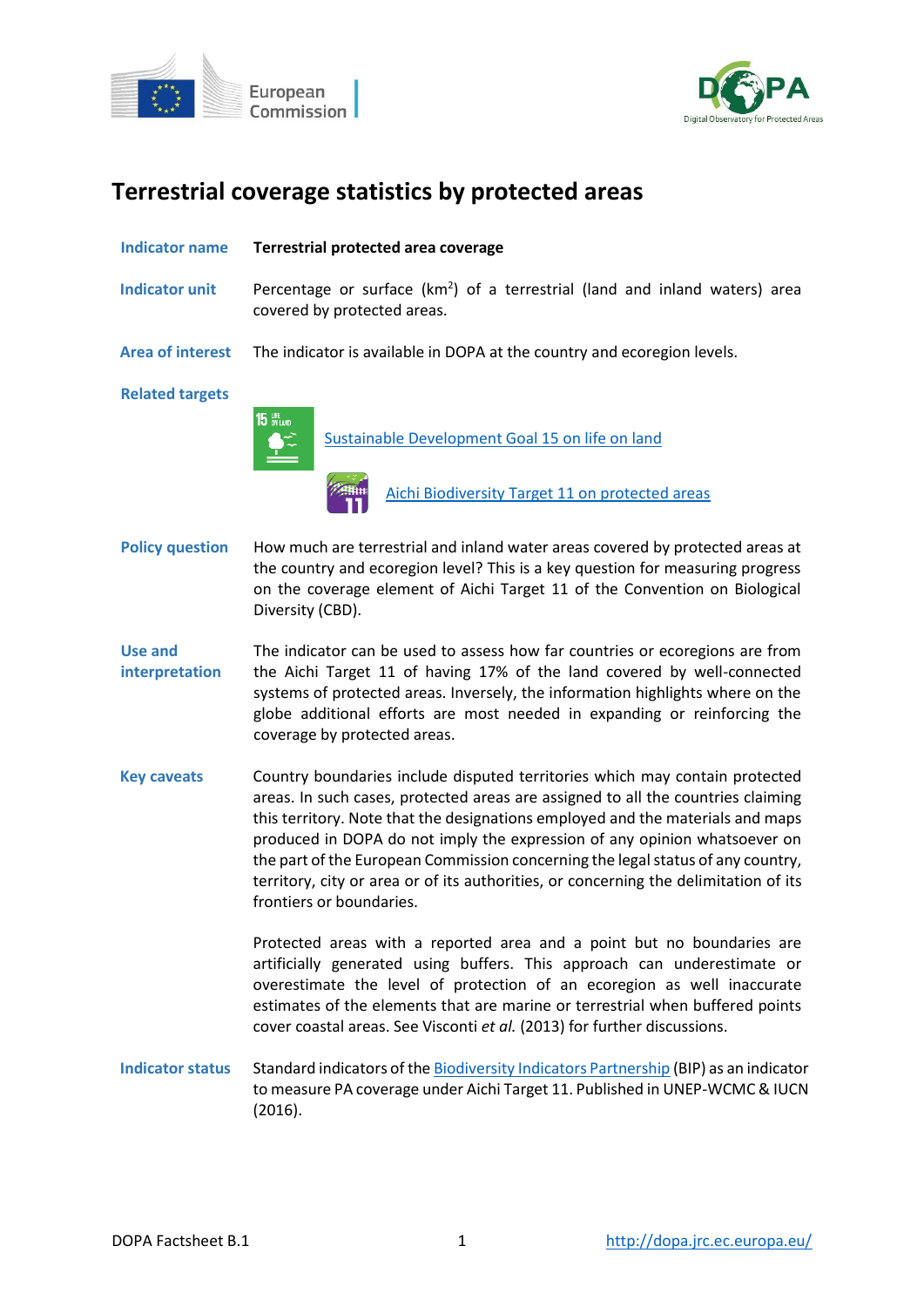## **Available data and resources**

- **Data available** DOPA Explorer [\(http://dopa-explorer.jrc.ec.europa.eu/\)](http://dopa-explorer.jrc.ec.europa.eu/) provides typical metrics such as the amount of protection for each terrestrial ecoregion within a country; the relative contribution that a country is making to the protection of an ecoregion worldwide; and the number of different ecoregions falling within a particular protected area.
- **Data updates** Planned with each update of DOPA.
- **Codes** The complex procedure, which currently involves the use of a wide range of software to handle the different steps, is documented in Bastin *et al.* (2017).

Additional guidance from the curators of the World Database on Protected Areas can be found at <https://www.protectedplanet.net/c/calculating-protected-area-coverage>

## **Methodology**

**Methodology** The DOPA uses the Global Administrative Unit Layers (GAUL) to compute protected area coverage of countries. PA coverage statistics are also calculated for terrestrial ecoregions because these represent more meaningful entities within which to analyze the ecological representativeness of the global protected area network (Figure 1). The terrestrial ecoregion boundaries used in the DOPA are provided by WWF, the Nature Conservancy and partners. The Terrestrial Ecoregions of the World (TEoW) dataset identifies 827 ecoregions (Olson *et al.*, 2001). These biogeographic classification systems can help ensure that the full range of ecosystems is represented in global and regional conservation and development strategies.

> Following current practice, the UNESCO Man and Biosphere Reserves are not included in the calculations, as many of their buffer areas do not meet the IUCN's protected area definition (Watson *et al.*, 2014; UNEP-WMC & IUCN, 2016). PAs that are proposed (but not yet fully designated or established) and PAs recorded as points without a reported area are also excluded. In addition, all overlaps between different PA records are removed from the calculations to avoid double counting.

> A GIS analysis is used to calculate terrestrial protection. For this a global protected area layer is created by buffering the points recorded in the WDPA based on their reported areas and combining them with the polygons recorded in the WDPA. This layer is overlaid with country boundaries and ecoregions to obtain the absolute and relative coverage of protected areas at national, regional and global scales.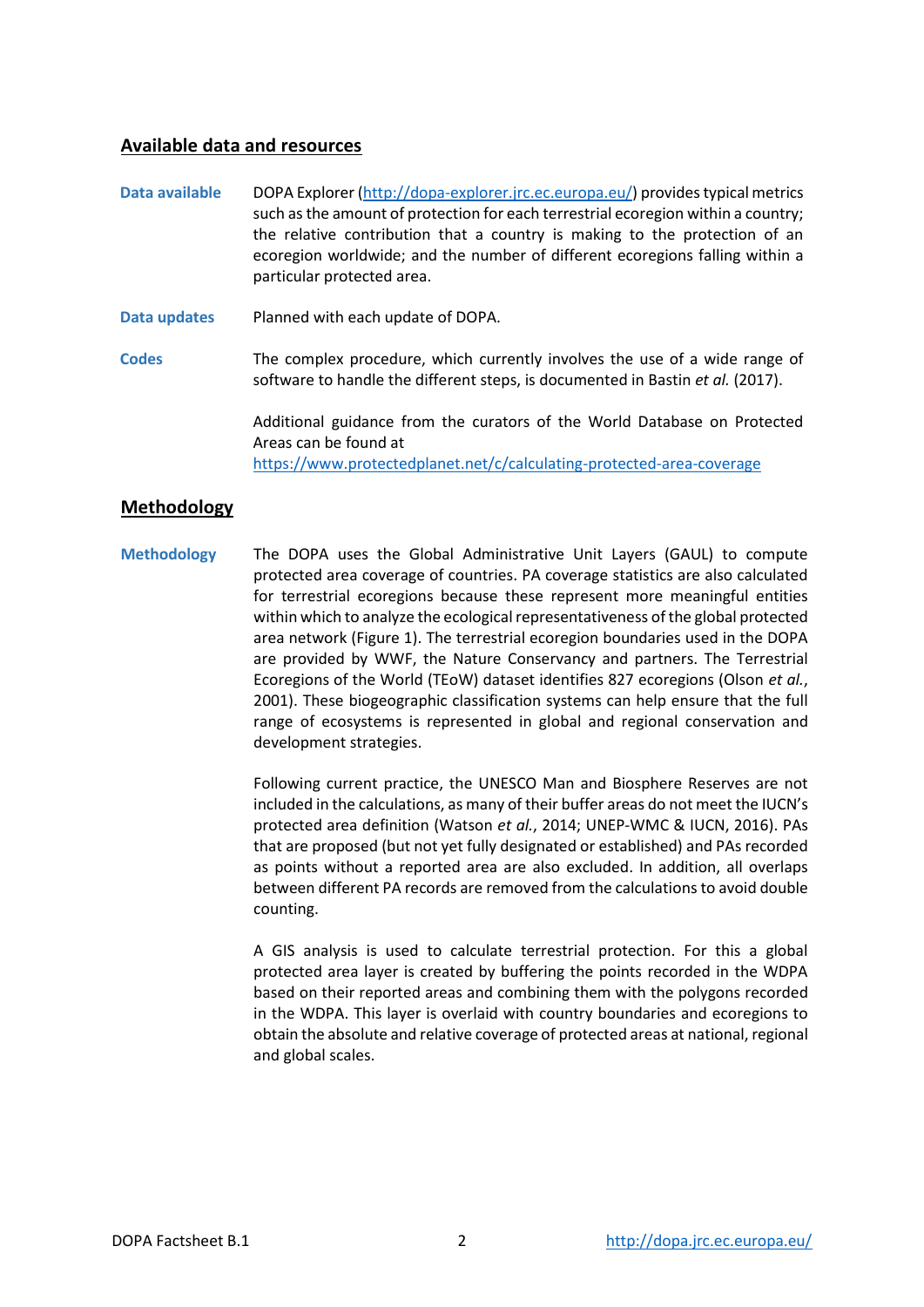

**Figure 1.** Example of a global assessment: Protected land (% of ecoregion area) for the world's terrestrial ecoregions as of April 2016 produced by the DOPA for the Protected Planet Report 2016.

**Input datasets** The indicator uses the following input datasets:

#### Protected Areas

- WDPA of January 2021 (UNEP-WCMC & IUCN, 2021).
	- o Latest version available from[: www.protectedplanet.net](http://www.protectedplanet.net/)

#### Country boundaries

Country boundaries are built from a combination of GAUL country boundaries and EEZ exclusive economic zones (see Bastin *et al.*, 2017).

- Global Administrative Unit Layers (GAUL), revision 2015.
	- o Latest version available online: <http://www.fao.org/geonetwork/srv/en/metadata.show?id=12691>